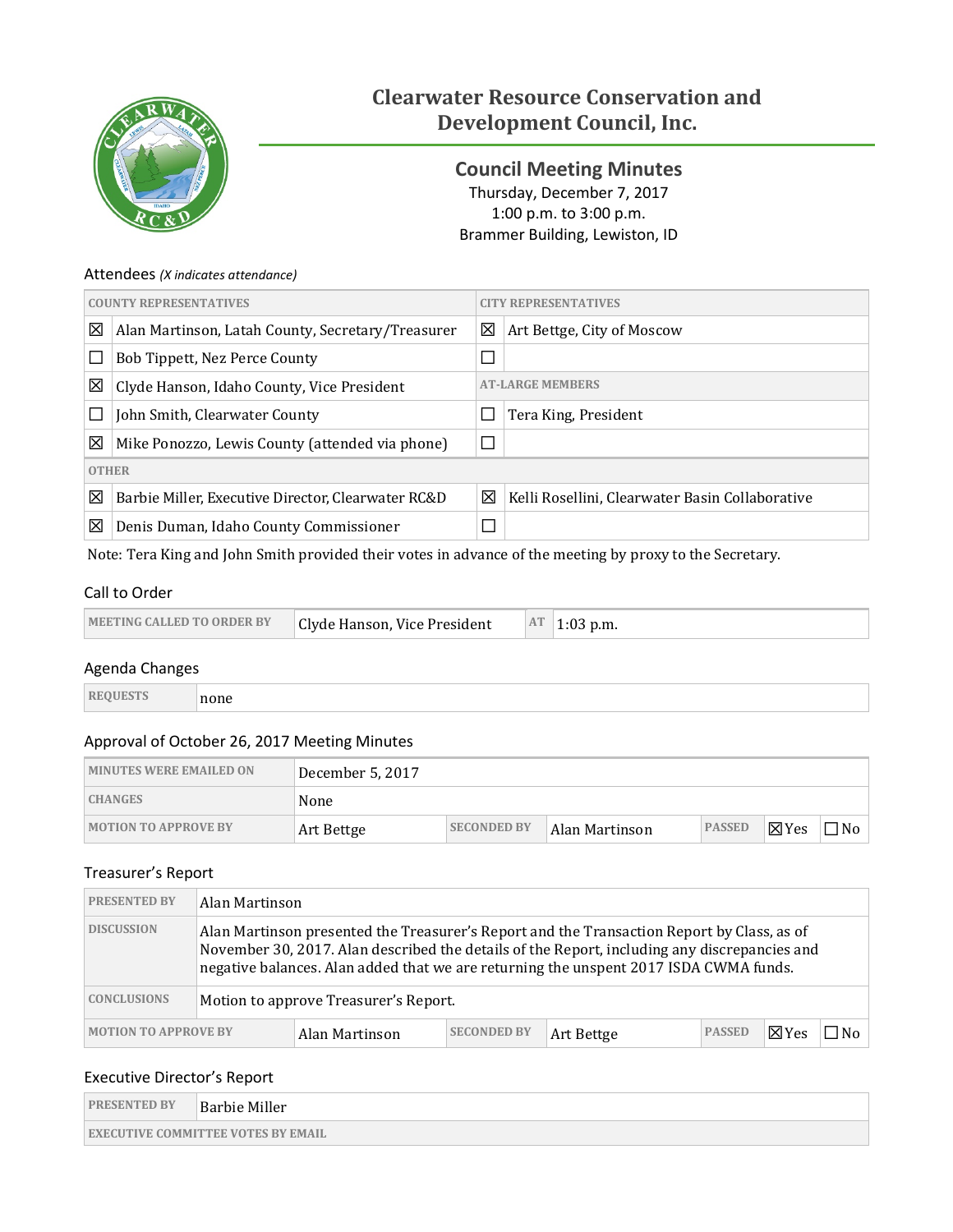| Approval for the November 2017 modification to the CBC WHRI Ungulate | Approved on November 21, 2017 |
|----------------------------------------------------------------------|-------------------------------|
| Research Biologists professional services contract.                  |                               |

#### **ACTIVITIES, ACCOMPLISHMENTS, & UPDATES**

Planning for the 2018 CBYCC season is underway. Tera King has initiated a planning meeting with the CBYCC Executive Council and is working on the RFP for the CBYCC Coordinator.

Chaplain Rayphe from Community Chaplain Corp contacted Barbie to discuss fiscal sponsorship. If he decides to pursue fiscal sponsorship, he will submit a fiscal sponsorship application to the Council.

Idaho State Insurance Fund conducted a Worker's Compensation Insurance premium audit on November 6, 2017. The audit was conducted on location at the RC&D office. After discussion with the auditor, the auditor determined that the CBYCC Information Assistant position should have been classified as an administrative position, which resulted in a lesser premium. However, Barbie miscalculated overtime hours when reporting the seasonal employee hours, which resulted in an increase to the premium. The increase was offset by the decrease, resulting in an approximate overpayment of \$5.

Barbie is actively recruiting for the Office Assistant position, and hopes to fill it as soon as possible. Irene Bain's last day of work was November 30, 2017.

Barbie has been studying multiple resources regarding using QuickBooks for nonprofit accounting, and consulting with Harris Co. regarding the best approach to implement changes to track Federal agreements in QuickBooks rather than in external spreadsheets. The external tracking requires additional staff time and introduces additional opportunities for error. She is taking steps to implement process changes in order to improve staff efficiency and accuracy, and standardize financial reporting. Once these changes have been implemented, then the Council can better define their fiscal sponsorship services and what services will be considered additional services.

| <b>PRESENTED BY</b>         |                                                                                                                                                                                                                                                                                                                                                                                                                                                                                                                                                                                                                                                                                                                                                                                                                | Alan Martinson and Barbie Miller |                    |            |               |         |  |
|-----------------------------|----------------------------------------------------------------------------------------------------------------------------------------------------------------------------------------------------------------------------------------------------------------------------------------------------------------------------------------------------------------------------------------------------------------------------------------------------------------------------------------------------------------------------------------------------------------------------------------------------------------------------------------------------------------------------------------------------------------------------------------------------------------------------------------------------------------|----------------------------------|--------------------|------------|---------------|---------|--|
| <b>DISCUSSION</b>           | Alan and Barbie would like to switch from a written check process to an electronic payment<br>process, whether by ACH or online bill pay. Barbie will input payments through online banking, and<br>Alan or another officer/account signer will authorize the payments. We will still honor the process<br>of requiring two signers for payments over \$10k. The online system will be configured to not allow<br>any one person to both initiate and approve payments. The cost will range from \$25-\$50 per month,<br>depending on the revenue earnings from our account balance and the number of transactions. This<br>is a minimal cost with significant time and convenience savings for Council staff and check signers,<br>especially since our check signers live and work throughout the RC&D area. |                                  |                    |            |               |         |  |
| <b>CONCLUSIONS</b>          | Motion to implement ACH services and online bill pay.                                                                                                                                                                                                                                                                                                                                                                                                                                                                                                                                                                                                                                                                                                                                                          |                                  |                    |            |               |         |  |
| <b>MOTION TO APPROVE BY</b> |                                                                                                                                                                                                                                                                                                                                                                                                                                                                                                                                                                                                                                                                                                                                                                                                                | Alan Martinson                   | <b>SECONDED BY</b> | Art Bettge | <b>PASSED</b> | . ⊠ Yes |  |

#### ACH Payments and Online Bill Pay

#### Combined Single Audit vs. Financial Review

| <b>PRESENTED BY</b> | Alan Martinson and Barbie Miller                                                                                                                                                                                                                                                                                                                                                                                                                                                                                                                                                                                                                                                                                                                                                                                                                 |
|---------------------|--------------------------------------------------------------------------------------------------------------------------------------------------------------------------------------------------------------------------------------------------------------------------------------------------------------------------------------------------------------------------------------------------------------------------------------------------------------------------------------------------------------------------------------------------------------------------------------------------------------------------------------------------------------------------------------------------------------------------------------------------------------------------------------------------------------------------------------------------|
| <b>DISCUSSION</b>   | The Council's audit/financial review will be in early January. Since we are under the federal limit for<br>a combined single audit, the Council needs to decide if we want to pay approximately \$5k for a<br>financial review or continue with a full audit for \$10k. If we have a financial review this year and are<br>required to have a full audit next year, then the cost savings over the 2 years will only be<br>approximately \$2.5k. In addition, if we increase our indirect rate and our federal grantors require<br>an audited overhead rate and we have only had a financial review, then the auditor can provide an<br>indirect rate opinion for approximately \$3.5-\$4k, so we would be up to the full audit price anyway.<br>However, if we anticipate 2 or more years of being under the federal expense threshold, then we |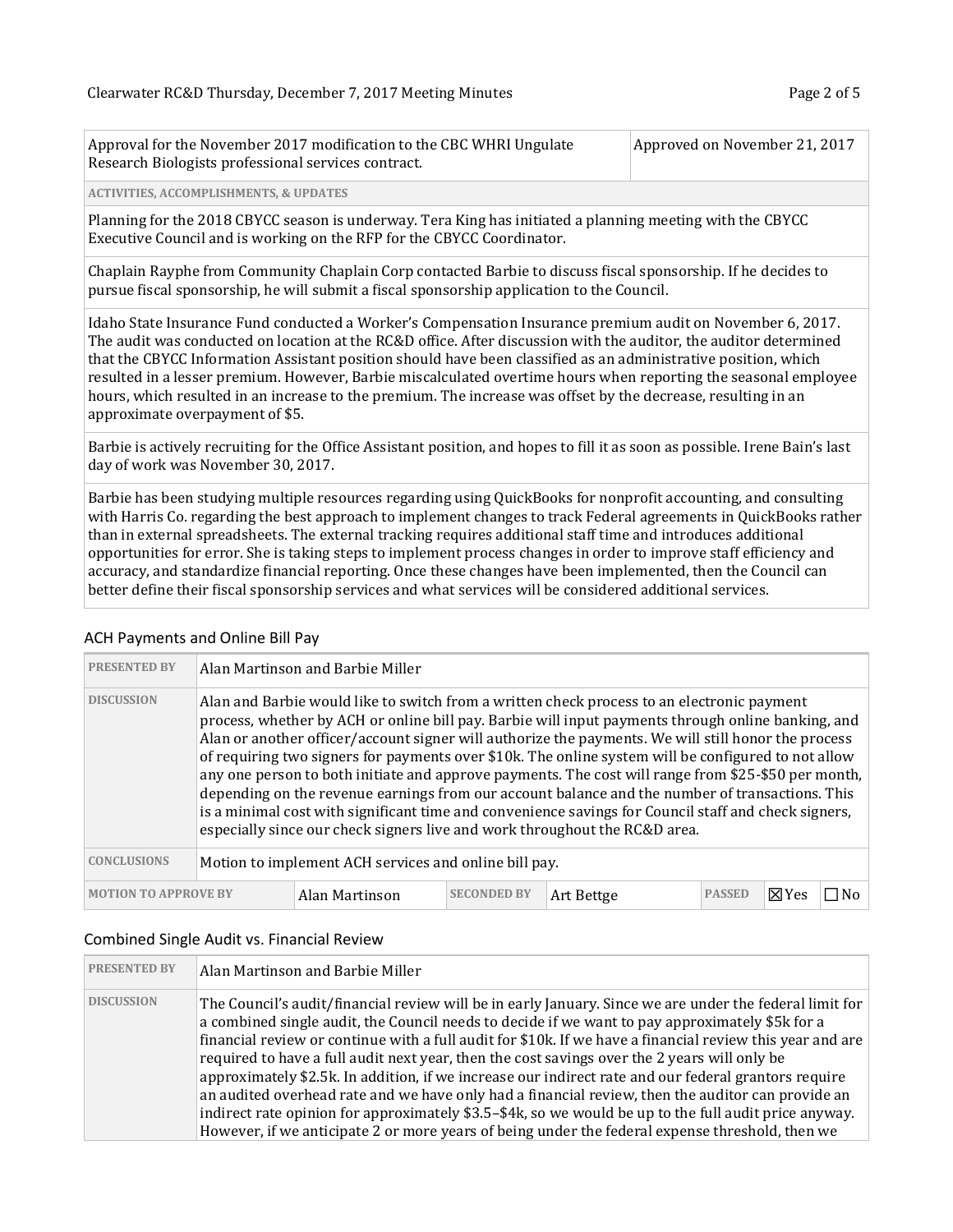|                             | would realize a cost savings. Our auditor did state that an audit would give us more standing with<br>our grantors than a financial review would. |                |                    |            |               |                 |       |
|-----------------------------|---------------------------------------------------------------------------------------------------------------------------------------------------|----------------|--------------------|------------|---------------|-----------------|-------|
| <b>CONCLUSIONS</b>          | Motion to proceed with a full audit for FY 2017.                                                                                                  |                |                    |            |               |                 |       |
| <b>MOTION TO APPROVE BY</b> |                                                                                                                                                   | Alan Martinson | <b>SECONDED BY</b> | Art Bettge | <b>PASSED</b> | $\boxtimes$ Yes | lNo l |

# RC&D Council Meeting Schedule

| <b>PRESENTED BY</b>                                                                                                                                                                                                                                                                                             |                                                                                                                                                                                                                                                                                                                                                                                                                                                                                                                                                                       | Barbie Miller on behalf of Tera King |                    |              |               |                 |  |
|-----------------------------------------------------------------------------------------------------------------------------------------------------------------------------------------------------------------------------------------------------------------------------------------------------------------|-----------------------------------------------------------------------------------------------------------------------------------------------------------------------------------------------------------------------------------------------------------------------------------------------------------------------------------------------------------------------------------------------------------------------------------------------------------------------------------------------------------------------------------------------------------------------|--------------------------------------|--------------------|--------------|---------------|-----------------|--|
| <b>DISCUSSION</b>                                                                                                                                                                                                                                                                                               | Barbie read a letter from Tera to the Council members. Tera proposes that the Council change to a<br>bi-monthly schedule starting in January 2018 and focus the meetings more on strategic activities<br>and less on operational. During the off months, the Council should redirect their time to focus<br>outreach efforts on the "county of the month" in cooperation with that county's representative. The<br>Council members agreed that a bi-monthly schedule with a scheduled meeting length of 3 hours<br>would be a more efficient use Council member time. |                                      |                    |              |               |                 |  |
|                                                                                                                                                                                                                                                                                                                 | The current Council meeting schedule of the fourth Thursday of the month conflicts with other<br>meetings that Idaho County Commissioner Denis Duman attends. Barbie polled all Council members<br>in advance of the meeting, and all said that they could switch to the 3rd Wednesday of the month.                                                                                                                                                                                                                                                                  |                                      |                    |              |               |                 |  |
| <b>CONCLUSIONS</b><br>Motion to switch to a semi-monthly meeting schedule as proposed by Tera, starting in January<br>2018. Meetings will be scheduled for the $3^{rd}$ Wednesday of the month from 1 pm to 4 pm, and<br>Council members should commit to staying as long as needed to accomplish agenda items. |                                                                                                                                                                                                                                                                                                                                                                                                                                                                                                                                                                       |                                      |                    |              |               |                 |  |
| <b>MOTION TO APPROVE BY</b>                                                                                                                                                                                                                                                                                     |                                                                                                                                                                                                                                                                                                                                                                                                                                                                                                                                                                       | Alan Martinson                       | <b>SECONDED BY</b> | Mike Ponozzo | <b>PASSED</b> | $\boxtimes$ Yes |  |

### Council Member Appointments

| <b>PRESENTED BY</b>         | Clyde Hanson                                                                                                                                                                                                                                                                                                                                          |              |                    |                |               |               |     |
|-----------------------------|-------------------------------------------------------------------------------------------------------------------------------------------------------------------------------------------------------------------------------------------------------------------------------------------------------------------------------------------------------|--------------|--------------------|----------------|---------------|---------------|-----|
| <b>DISCUSSION</b>           | Idaho County Commissioner Denis Duman will be represent Idaho County on the board going<br>forward. Therefore, Clyde Hanson will no longer be the Idaho County representative. However,<br>Clyde has volunteered to remain on the Council as an at-large member. Denis thanked Clyde for his<br>many years of service as Idaho County representative. |              |                    |                |               |               |     |
| <b>CONCLUSIONS</b>          | Art Bettge called the motion to appoint Clyde Hanson as an at-large member.                                                                                                                                                                                                                                                                           |              |                    |                |               |               |     |
| <b>MOTION TO APPROVE BY</b> |                                                                                                                                                                                                                                                                                                                                                       | Mike Ponozzo | <b>SECONDED BY</b> | Alan Martinson | <b>PASSED</b> | $\nabla Y$ es | No⊓ |

# Executive Director Approval Authority

| <b>PRESENTED BY</b> | <b>Barbie Miller</b>                                                                                                                                                                                                                                                                                                                                                                                                                                                                                                                                                                                                                                                                                                                                                                                                                                        |
|---------------------|-------------------------------------------------------------------------------------------------------------------------------------------------------------------------------------------------------------------------------------------------------------------------------------------------------------------------------------------------------------------------------------------------------------------------------------------------------------------------------------------------------------------------------------------------------------------------------------------------------------------------------------------------------------------------------------------------------------------------------------------------------------------------------------------------------------------------------------------------------------|
| <b>DISCUSSION</b>   | As discussed at previous Council meetings, the Council would like to determine and formalize what<br>should be within the Executive Director's authority to approve and what needs Council approval.<br>The Council members agreed that, in general, the Executive Director (ED) has the authority to<br>function within the overall policies and procedures set forth by the Council. More specifically, the<br>ED has authority to implement RFPs, contract extensions, funding agreement modifications, etc. that<br>are within the original scope and terms approved by the Council. Any significant changes to the<br>terms of contracts or agreements must be approved by the Council before being implemented. This<br>also extends to hiring staff and seasonal employees within the terms the Council outlined when they<br>approved the position. |
| CONCLUSIONS         | Barbie will draft a written policy and email it to the Council members to review and approve.                                                                                                                                                                                                                                                                                                                                                                                                                                                                                                                                                                                                                                                                                                                                                               |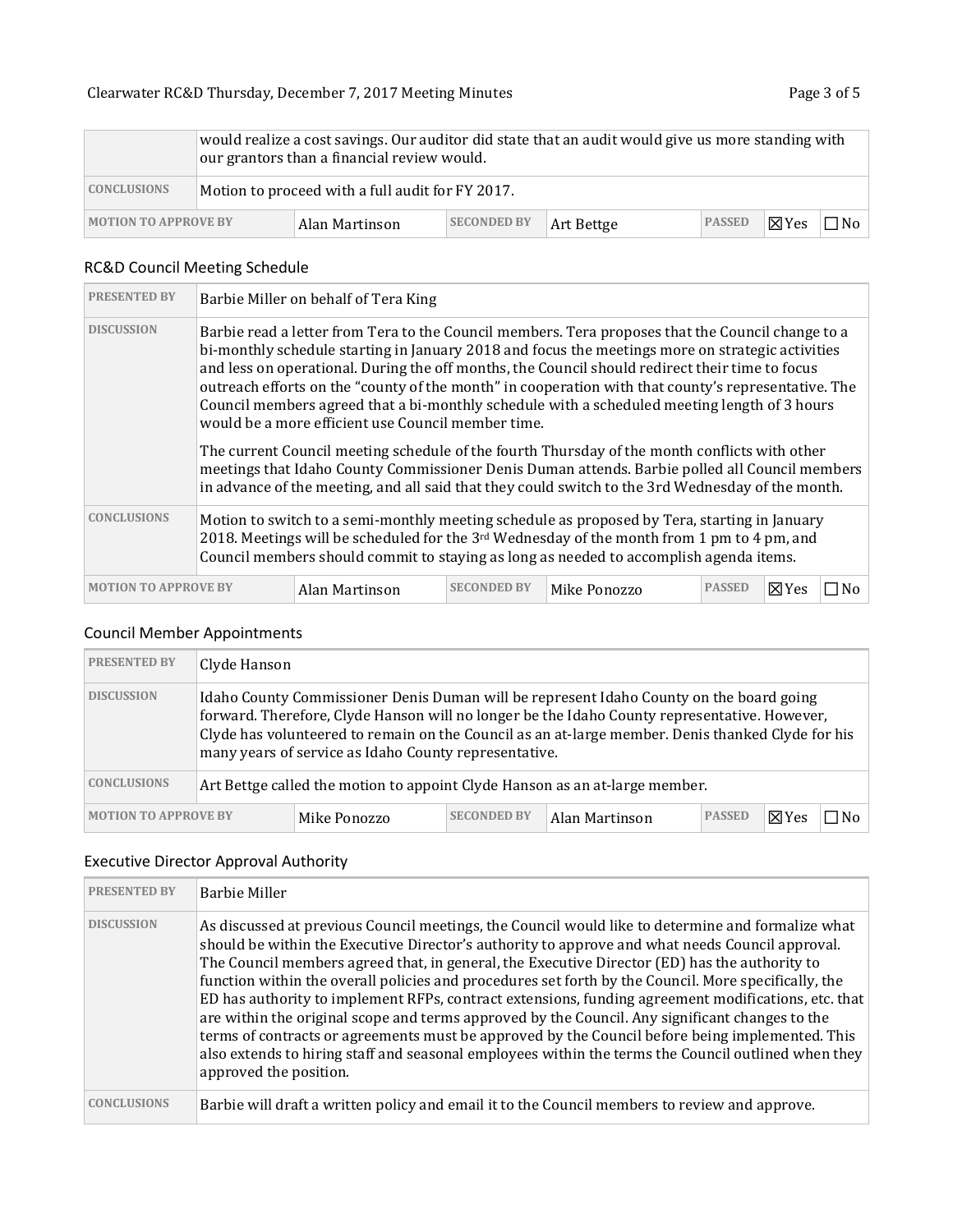# Office Lease Renewal with City of Potlatch

| <b>PRESENTED BY</b>         | Barbie Miller                                                                                                                                                                                                                                                                              |             |                    |            |               |                 |     |
|-----------------------------|--------------------------------------------------------------------------------------------------------------------------------------------------------------------------------------------------------------------------------------------------------------------------------------------|-------------|--------------------|------------|---------------|-----------------|-----|
| <b>DISCUSSION</b>           | The current lease expires December 31, 2017. Request to renew the lease for \$300 per month for<br>January 1 through December 31, 2018 under the same terms as the 2017 lease. Alan Martinson<br>commented that there have not been any issues with having the office located in Potlatch. |             |                    |            |               |                 |     |
| <b>CONCLUSIONS</b>          | Motion to approve office lease renewal with City of Potlatch.                                                                                                                                                                                                                              |             |                    |            |               |                 |     |
| <b>MOTION TO APPROVE BY</b> |                                                                                                                                                                                                                                                                                            | Denis Duman | <b>SECONDED BY</b> | Art Bettge | <b>PASSED</b> | $\boxtimes$ Yes | N٥. |

### RFP for Maggie Creek Fire Response Guide

| <b>PRESENTED BY</b>         | Barbie Miller                                                                                                                                                                                                                                                                                                                                                                                                                                                                                                                                 |            |                    |                |               |               |  |
|-----------------------------|-----------------------------------------------------------------------------------------------------------------------------------------------------------------------------------------------------------------------------------------------------------------------------------------------------------------------------------------------------------------------------------------------------------------------------------------------------------------------------------------------------------------------------------------------|------------|--------------------|----------------|---------------|---------------|--|
| <b>DISCUSSION</b>           | Barbie requested approval to release a Request for Proposal for the Maggie Creek Fire Response<br>Guide (FRG). The FRG will be funded under the BLM Community Fire Assistance agreement. Barbie<br>coordinated the RFP with Lonnie Newton and Doug Graves from the BLM and they consulted with<br>other partners that will be involved with the project. We would like to get the RFP posted<br>immediately and award the contract in the first part of the new year, so they can have a working<br>draft of the FRG by the 2018 fire season. |            |                    |                |               |               |  |
| <b>CONCLUSIONS</b>          | Motion to approve releasing the Maggie Creek fire response guide.                                                                                                                                                                                                                                                                                                                                                                                                                                                                             |            |                    |                |               |               |  |
| <b>MOTION TO APPROVE BY</b> |                                                                                                                                                                                                                                                                                                                                                                                                                                                                                                                                               | Art Bettge | <b>SECONDED BY</b> | Alan Martinson | <b>PASSED</b> | $\nabla Y$ es |  |

# CBC Request to Increase Hells Canyon Helicopter Award

| <b>PRESENTED BY</b>         | Kelli Rosellini                                                      |                                                                                                                                                                                                                                                                                                                                                                                                                                                                                                                                                                                                                                                                                                                                                                                                                                                                                                                                                                                                                    |                    |            |               |                 |     |
|-----------------------------|----------------------------------------------------------------------|--------------------------------------------------------------------------------------------------------------------------------------------------------------------------------------------------------------------------------------------------------------------------------------------------------------------------------------------------------------------------------------------------------------------------------------------------------------------------------------------------------------------------------------------------------------------------------------------------------------------------------------------------------------------------------------------------------------------------------------------------------------------------------------------------------------------------------------------------------------------------------------------------------------------------------------------------------------------------------------------------------------------|--------------------|------------|---------------|-----------------|-----|
| <b>DISCUSSION</b>           |                                                                      | Clearwater Basin Collaborative determined that 15 of the 17 elk collars that were deployed in the<br>Lochsa area failed. This resulted in a huge setback in data collection in that area. Kelli shared a<br>written explanation of the budget and information from the Idaho Department of Fish and Game<br>(IDF&G) about the failure. In order to obtain a database large enough to be arguable and defensible,<br>the ungulate biologists for the project recommended capturing additional elk to replace the failed<br>collars. The CBC does not expect to be able to recover from the supplier any of the costs associated<br>with the failure. The CBC anticipates exceeding the budget cap by approximately \$4,500, but would<br>like to increase the budget cap by \$10k to allow for any other unforeseen events. Kelli stated that<br>even with the budget cap increase, the final expenses should still come in \$35k-\$40k under the<br>original capture budget that was developed prior to the award. |                    |            |               |                 |     |
| <b>CONCLUSIONS</b>          | Motion to increase the Hells Canyon Helicopters budget cap to \$70k. |                                                                                                                                                                                                                                                                                                                                                                                                                                                                                                                                                                                                                                                                                                                                                                                                                                                                                                                                                                                                                    |                    |            |               |                 |     |
| <b>MOTION TO APPROVE BY</b> |                                                                      | Denis Duman                                                                                                                                                                                                                                                                                                                                                                                                                                                                                                                                                                                                                                                                                                                                                                                                                                                                                                                                                                                                        | <b>SECONDED BY</b> | Art Bettge | <b>PASSED</b> | $\boxtimes$ Yes | ∩No |